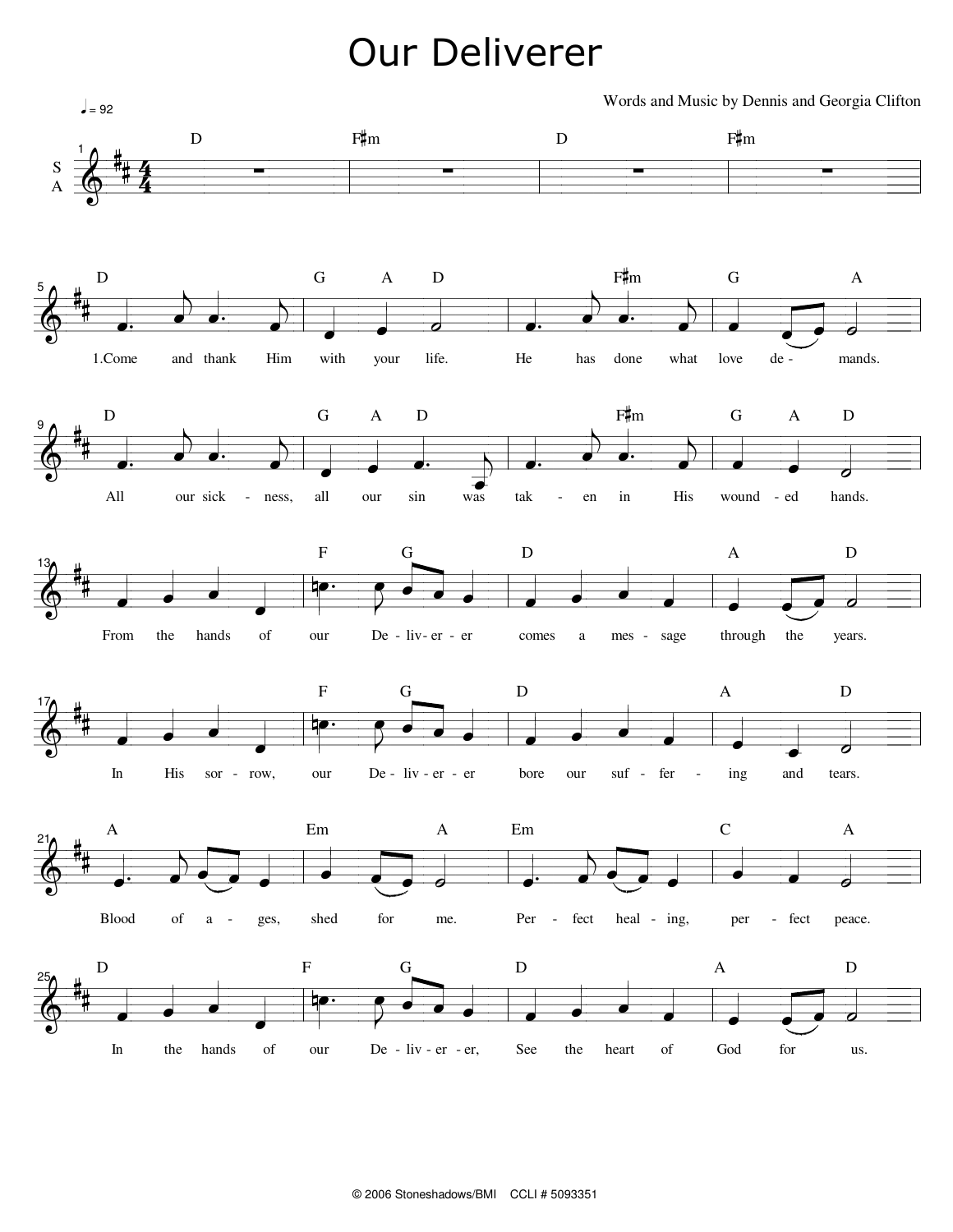

## © 2006 Stoneshadows